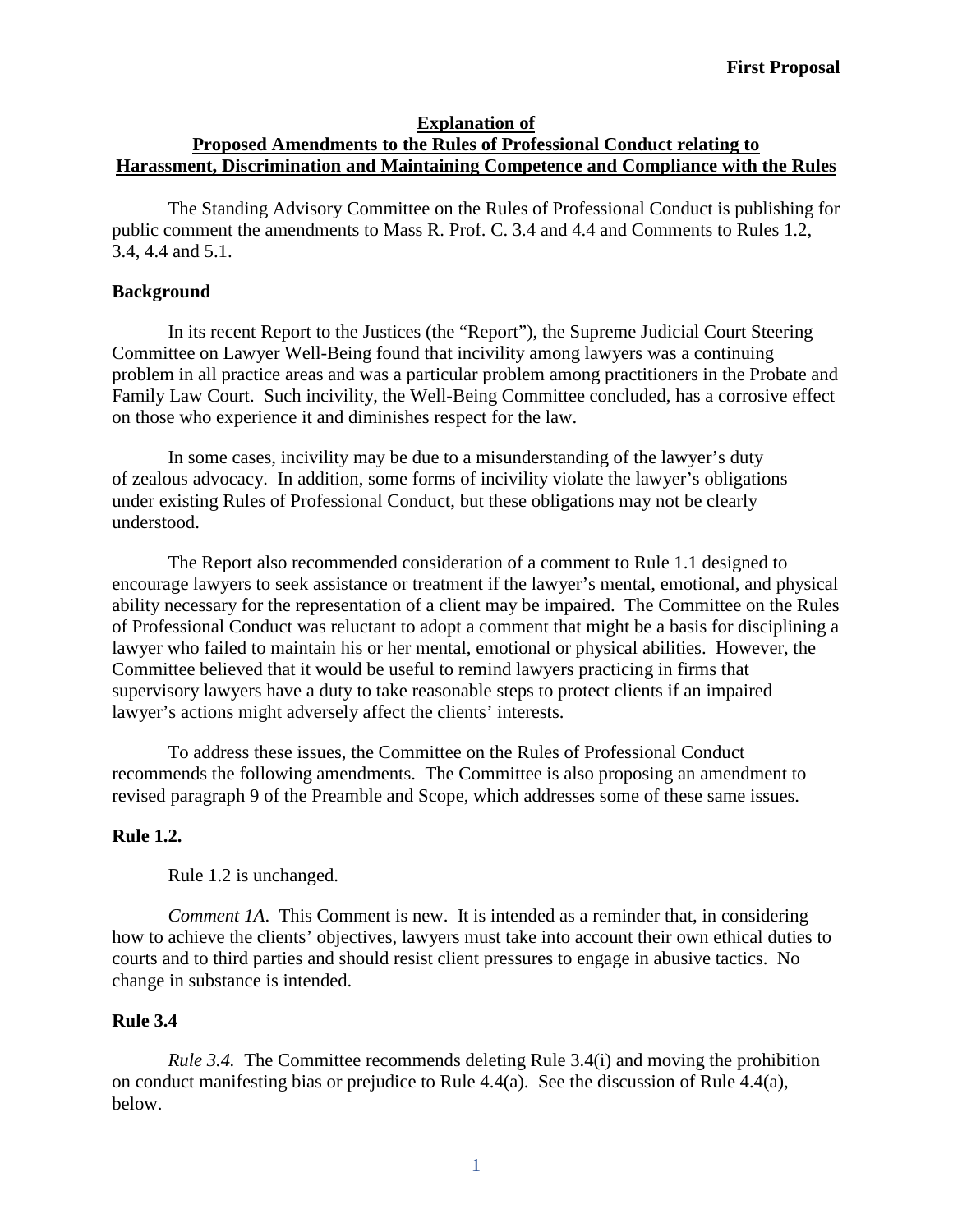*Comment 3A.* This Comment is new. Rule 3.4(c) now prohibits a lawyer from knowingly disobeying a rule of a tribunal. The new Comment reminds lawyers that their obligations under Rule 3.4(c) extends to rules that require lawyers to cooperate in scheduling, case management, and in narrowing issues for submission to the tribunal. See for example Superior Court Rule 9C(a). No change in substance is intended.

*Comment 7*. This Comment deals with the prohibition on conduct manifesting bias or prejudice in Rule 3.4(i). The Committee recommends that this Comment be deleted and a new Comment be added to Rule 4.4.

#### **Rule 4.4**

*Rule 4.4.* The Committee recommends several changes in Rule 4.4.

First, the Committee recommends adding "harass" to the list of conduct proscribed by the Rule. Rule 4.4(a) now prohibits the use of means that have no substantial purpose other than "to embarrass, delay, or burden a third person." The Committee recommends adding "harass," so that the phrase reads "embarrass, *harass,* delay or burden a third person." Although the reference to embarrassing or burdening a third person is broad enough to cover harassment as well, the Committee believes that expressly including harassment adds useful clarity to the Rule.

Second, the Committee recommends amending the Rule to prohibit conduct manifesting bias or prejudice on the basis of race, sex, religion, and other grounds proscribed by law. Currently, Rule 3.4(i) prohibits a lawyer from engaging in such conduct, but only when the lawyer is appearing before a tribunal. The Committee believes that the prohibition on such conduct should apply whenever a lawyer is representing a client. Accordingly, we recommend that the prohibition be moved from Rule 3.4 to Rule 4.4(a). In addition, the Committee recommends adding "gender identity" to the list of prohibited categories to conform to the categories listed in the Commonwealth's anti-discrimination statute, Mass.Gen.Laws c. 151B, §4. The Committee considered but does not recommend adoption of Model Rule 8.4(g), which extends the prohibition on conduct manifesting bias or prejudice to all conduct relating to the practice of law.

Third, as a matter of style, the Committee proposes to reorganize Rule 4.4(a) into three subsections to make the requirements of the Rule easier to follow.

*Comment 1.* This Comment currently refers to "the rights of third persons." The Committee recommends adding a reference to "other parties, counsel, witnesses, court personnel, and other participants in the legal process" to illustrate the intended breadth of the Rule. No change in substance is intended.

*Comment 1A.* This Comment is new and is intended to provide guidance on what constitutes harassment prohibited by the Rule.

*Comment 1B.* This Comment is new and is intended to explain the purpose and meaning of the prohibition on conduct manifesting bias or prejudice. The Comment is based on current Comment 7 to the Massachusetts Rule 3.4 and on Comment 3 to Model Rule 8.4.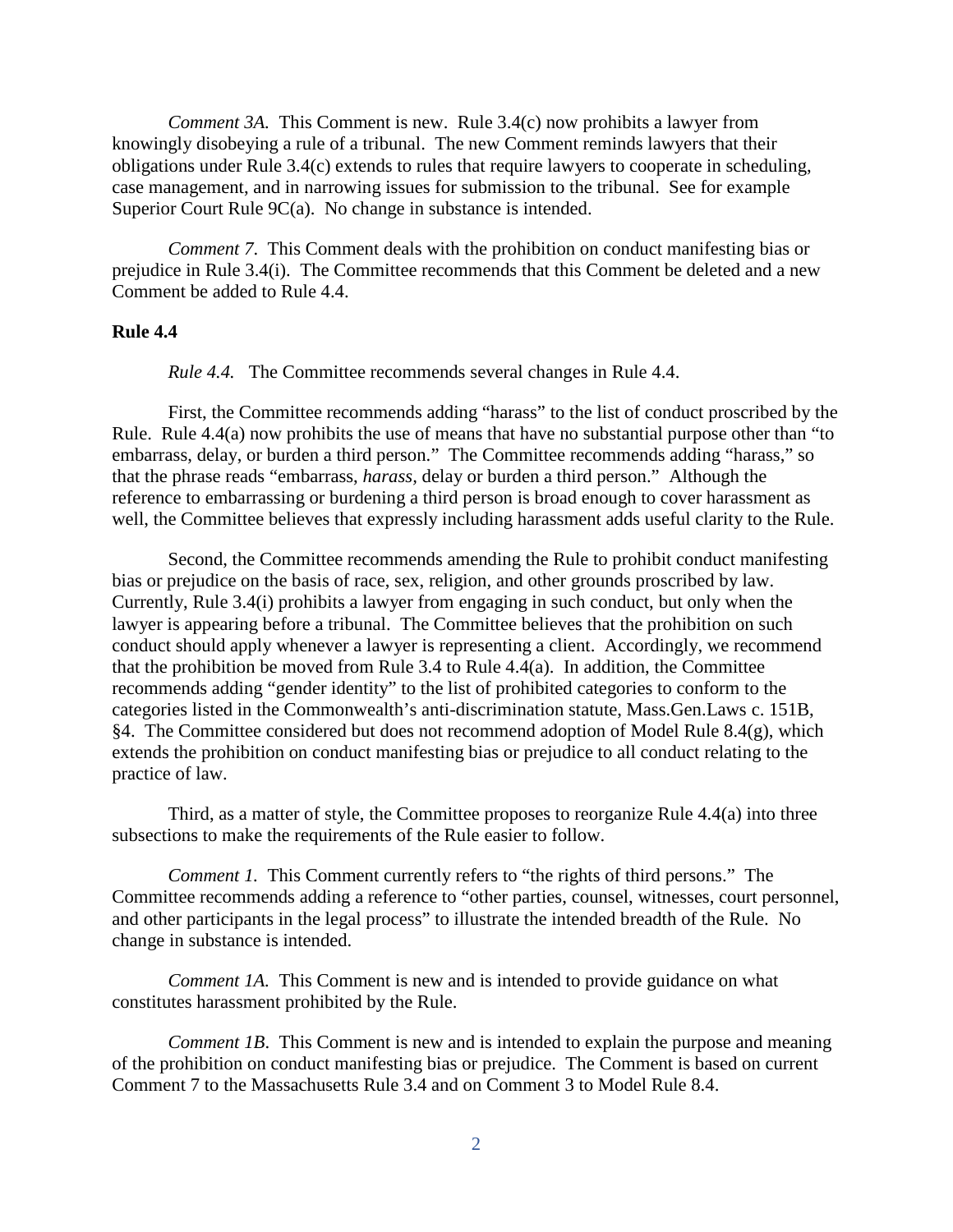### **Rule 5.1**

Rule 5.1 is unchanged.

*Comment 3A*. This Comment is new. Rule 5.1 obliges supervisory lawyers to "make reasonable efforts" to ensure that firm lawyers conform to the rules. Accordingly, they may not ignore signs that one of their colleagues may be suffering from impairment that materially affects his or her ability to practice. If a lawyer is suffering from an impairment that materially affects his or her ability to practice or otherwise conform to the rules, then supervisory lawyers must "make reasonable efforts" to protect clients. The Committee concluded that more specific guidance in a new comment would be helpful, not only for supervisory lawyers to encourage the lawyer to seek assistance but also for supervisory lawyers to put procedures in place to protect clients.

The proposed revisions are outlined in Appendix A-1. A copy of Rules 1.2, 3.4, 4.4 and 5.1 and their Comments marked to show the changes from the corresponding current Massachusetts Rules and Comments is included as Appendix B-1.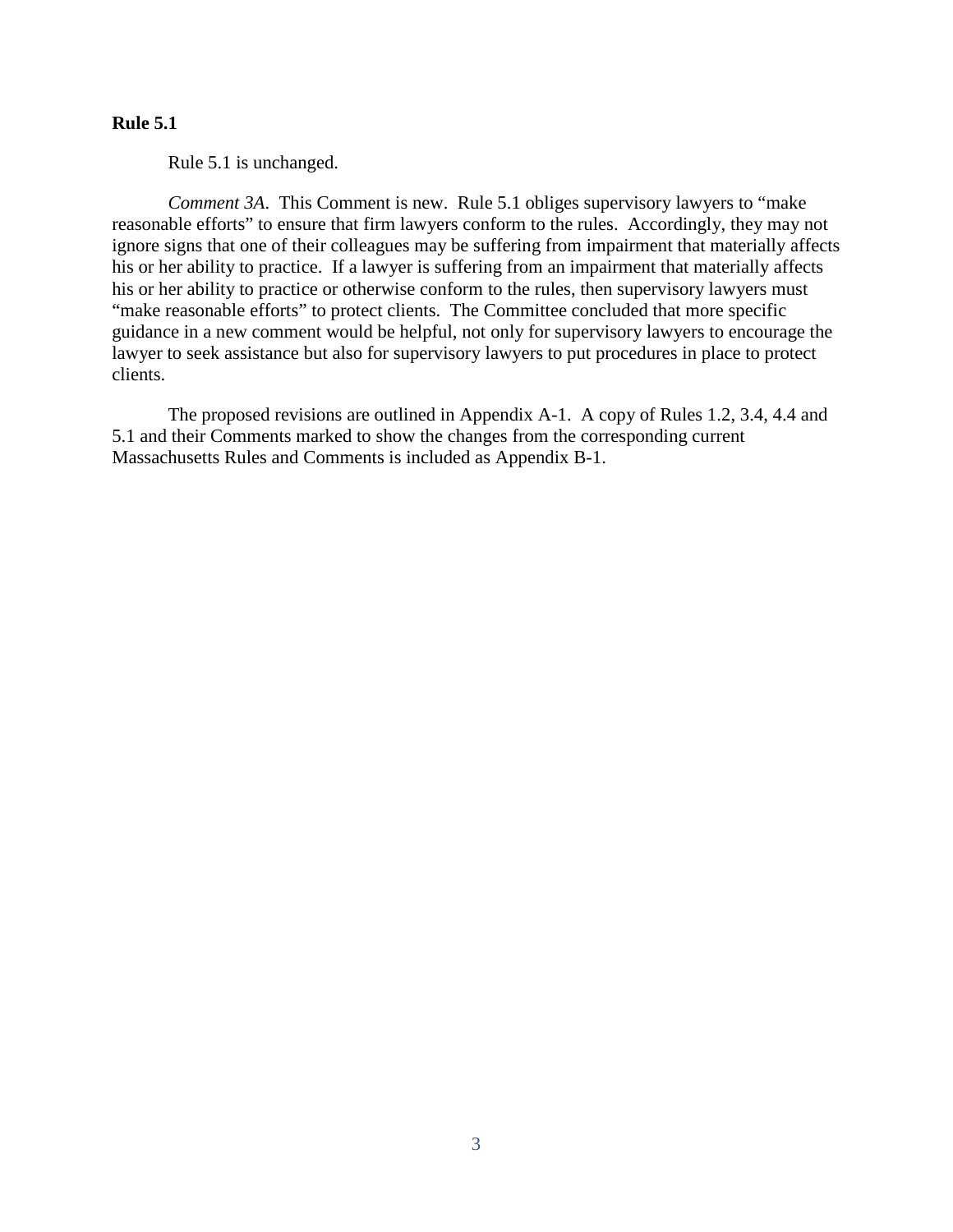## **Explanation of Proposed Amendments to the Rules of Professional Conduct re Sexual Relations with Clients**

The Standing Advisory Committee on the Rules of Professional Conduct is publishing for public comment proposed amendments to Mass. R. Prof. C. 1.8 as well as comments to Rules 1.8 and 1.7 to prohibit sexual relations between attorney and client in certain situations. The amended Rule 1.8 would have one new paragraph: (j); the language of paragraph (k) would be changed slightly. The rule would have a new comment, Comment 17; Comment 20 would be slightly amended. In addition, Comment 12 to Rule 1.7 would be amended and a new comment, Comment 12A, would be added to Rule 1.7. In connection with these amendments, the committee recommends adding a definition of "sexual relations" to Rule 1.0. The amendments will align Massachusetts with at least 32 other states that have adopted ABA Model Rule 1.8(j) or a version of it. The amended rules and comments will clarify for members of the bar and the public what conduct is prohibited.

## **Background**

Adopted in 2002, ABA Model Rule 1.8(j) provides, "A lawyer shall not have sexual relations with a client unless a consensual sexual relationship existed between them when the client-lawyer relationship commenced." The Model Rule appears to be motivated by three concerns: (1) the disparate power between attorney and client; (2) the potential that the relationship could impair the lawyer's independent professional judgment; and (3) the uncertainty over whether communications would be protected by the attorney-client privilege.

## **Rule 1.8(j)**

**Rule 1.8(j):** The proposed Massachusetts rule provides more specific guidance than the Model Rule. Except in domestic relations cases, it does not contain a blanket ban on sexual relations with clients, focusing instead on whether the lawyer acted improperly in initiating or continuing the relationship. Rule  $1.8(i)(1)(a)$  prohibits a lawyer, during the course of the representation, from using coercion, intimidation, or undue influence to enter into or continue sexual relations with a client. Rule  $1.8(j)(1)(b)$  forbids a lawyer, as a condition of entering into or continuing any representation, from requiring or demanding sexual relations with a client or potential client. Thus, paragraph (1)(b) would apply even if the demand did not involve coercion, intimidation, or undue influence. Both proscriptions apply to the lawyers who deal with a client and to other lawyers in the same firm. Paragraph  $1.8(i)(2)$  forbids lawyers in domestic relations cases from entering into a sexual relationship with their clients, but the ban does not apply to other lawyers in the firm.

**Comment 17:** This is a new comment to Rule 1.8. It explains the reasons for a specific rule concerning sexual relations with clients. It further explains the three different types of prohibited conduct as set forth in paragraphs  $(1)(a)$ ,  $(1)(b)$ , and  $(2)$  of the rule. In addition, Comment 17 notes that even if a sexual relationship would not run afoul of the plain language of Rule 1.8(j), the conduct could implicate Rule 1.7's general provisions concerning conflicts of interest with current clients.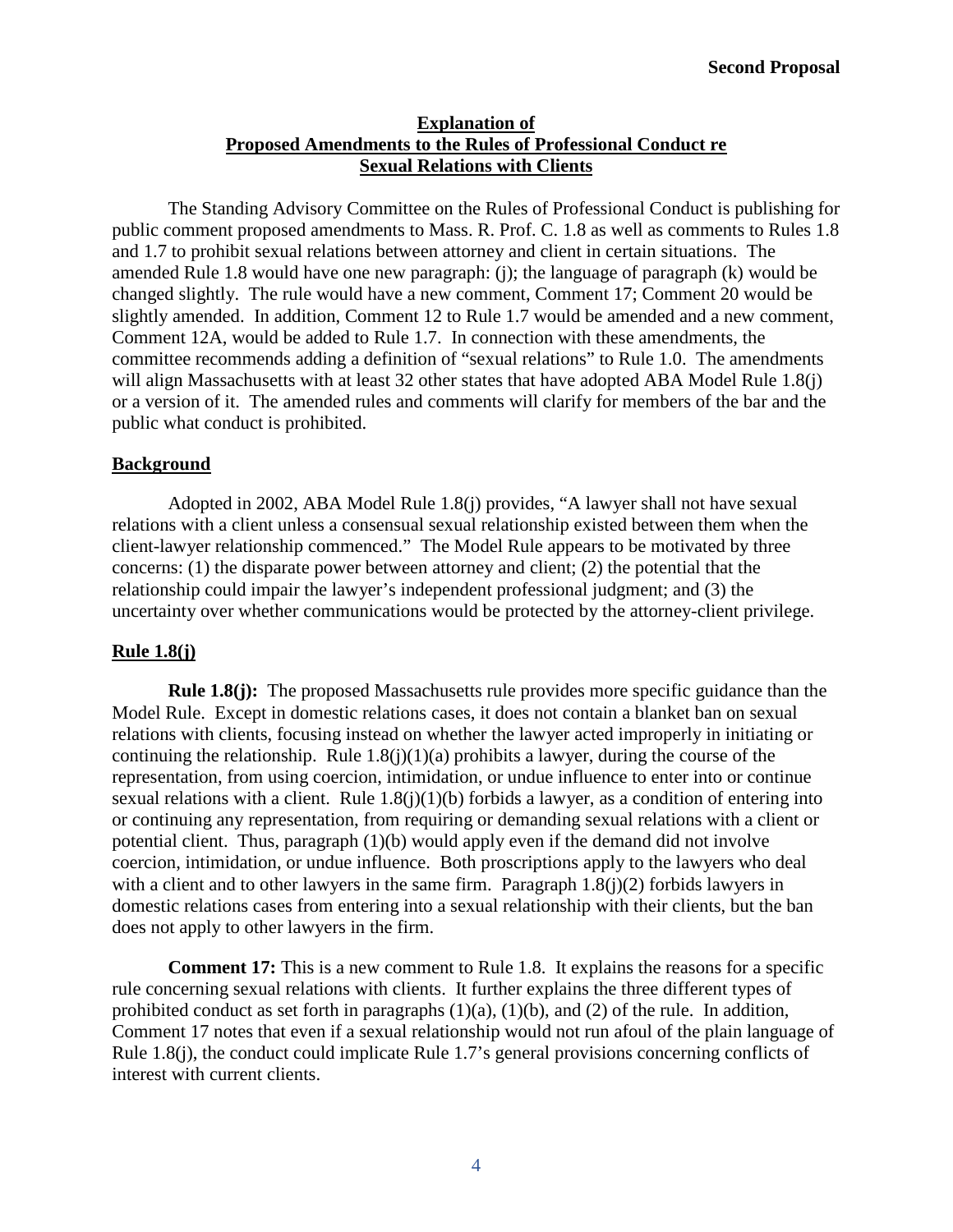**Comment 20:** This comment was amended only to include paragraphs (j)(1)(a) and  $(j)(1)(b)$  in the list of paragraphs where a prohibition arising from a conflict of interest applies firm-wide. Of note, the list does not extend to the ban on sexual relations with domestic relations clients in Rule 1.8(j)(2). That ban applies only to the lawyer who represents the client.

### **Rule 1.7**

**Rule 1.7** is unchanged.

**Comment 12:** For purposes of consistency and clarity, the committee recommends changes to Comment 12 of Rule 1.7. In its current form, Comment 12 recognizes the potential conflict of interest when a lawyer has an intimate personal relationship or a sexual relationship with a client. The amended comment retains most of this language. Consistent with Comment 17 to Rule 1.8, Comment 12 advises that conduct may violate Rule 1.7 even in the absence of a Rule 1.8(j) violation. It advises lawyers to avoid sexual relations with clients, "[u]nless it would be clear to a reasonable person that a sexual relationship with the client would not materially affect the representation." The comment elucidates the text of Rule  $1.7(a)(2)$ , which precludes representation when "[t]here is a significant risk that the representation of one or more clients will be materially limited by the lawyer's responsibilities to another client, a former client or a third person or by a personal interest of the lawyer."

**Comment 12A:** A new comment, Comment 12A, to Rule 1.7 addresses the potential conflicts of interest when a lawyer has a sexual relationship with a representative of an organizational client. Concerns would be raised if the representative supervises, directs or regularly consults with the outside lawyer concerning the organization's legal matters. In such situations, another representative of the organization may have to assess and waive any conflict of interest for the organization.

#### **Rule 1.0**

In light of the new rules and comments concerning sexual relations with clients, a definition would be added to Rule 1.0 to define the term "sexual relations" as follows: '"Sexual relations' denotes sexual intercourse or the intentional touching of an intimate part of the lawyer or another person for the purpose of sexual arousal or sexual gratification." The definition focuses on the physical aspects of the relationship rather than a more general definition of "intimate" or "personal" relationship. The intention of the definition is to send a clear message to the bar and the public as to the type of conduct that would run afoul of the Rules of Professional Conduct.

The proposed revisions are outlined in Appendix A-2. A copy of proposed Rule 1.8 marked to show the changes from (i) the current Massachusetts Rule 1.8 and its comments and Comment 12 to current Massachusetts Rule 1.7 is included as Appendix B-2-1, and (ii) the ABA Model Rules 1.8 its comments and Comment 12 to ABA Model Rule 1.7 is included as Appendix B-2-2.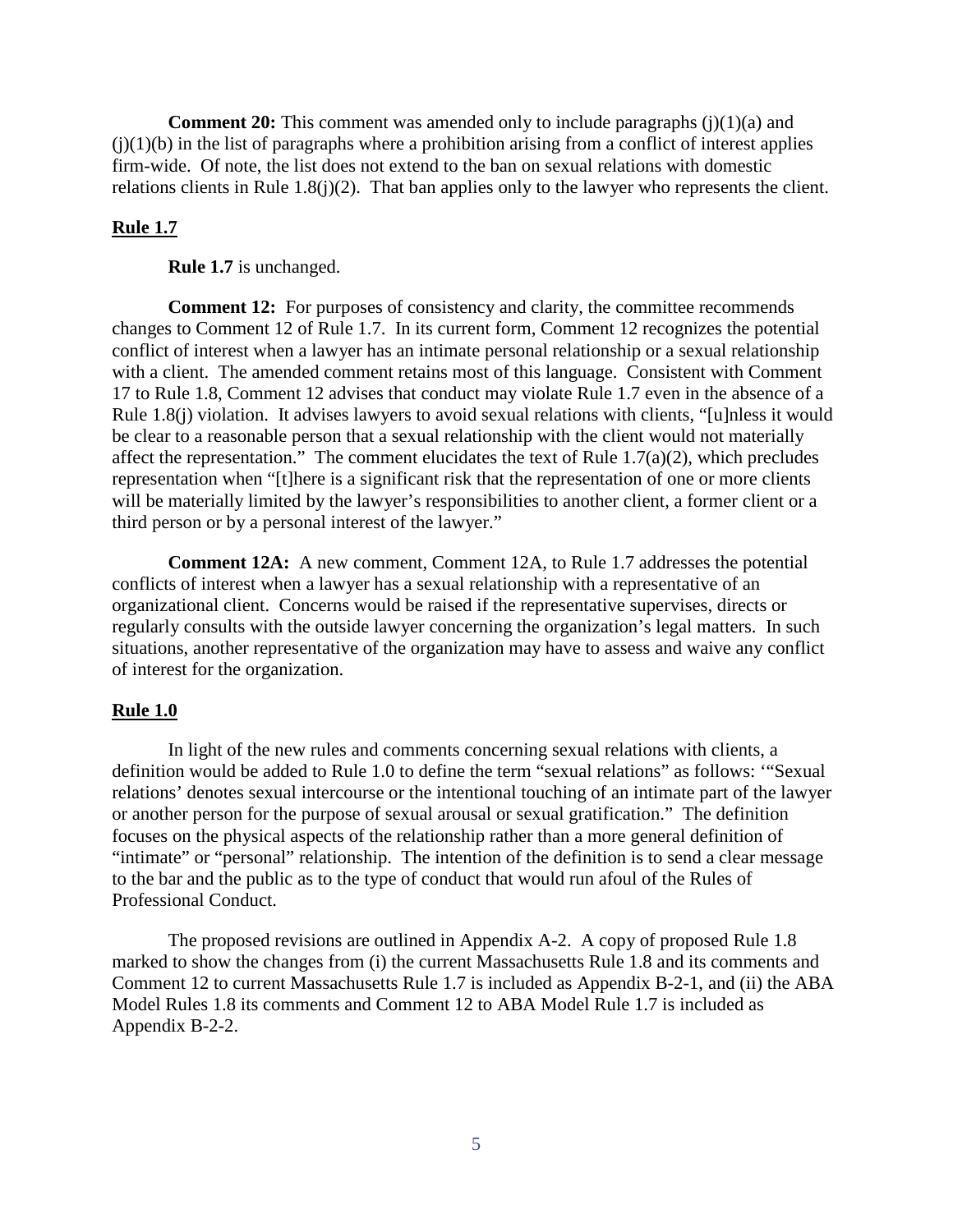## **Explanation of Changes to Massachusetts Rules of Professional Conduct Rules 7.1-7.5 and Comments**

The Standing Advisory Committee on the Rules of Professional Conduct is publishing for public comment amendments to Mass. R. Prof. C. 7.1 through 7.5 to update the advertising rules incorporating certain changes adopted by the American Bar Association in its Model Rules of Professional Conduct. In 2018, the ABA revised its advertising rules to eliminate Model Rules 7.4 and 7.5 and to incorporate the substance of these rules in Model Rules 7.1 through 7.3 and their comments. The proposed revisions to the Massachusetts rules adopt this format, but preserve a number of the provisions of the current Massachusetts advertising rules that differed from the ABA Model Rules when the current Massachusetts advertising rules were adopted.

## **Rule 7.1**:

**Rule 7.1** is unchanged, and reflects the previous and current Model Rule.

**Comment 1**: The Model Rule comment said that the statements "must" be truthful, but when the comment was adopted in Massachusetts, the word "must" was changed to "should." The word "must" was restored to conform to the current Model Rule comment; if a statement must not be false, then it must be truthful.

**Comments 2-4**: The changes in these comments from those in the current Massachusetts comments are all taken from the current Model Rule Comments 2-4. The first sentence of Comment 2 was rewritten for clarity.

Consistent with the revised comments to the Model Rules, Comments 5 through 8 incorporate the provisions of former Model Rule and current Massachusetts Rule 7.5.

**Comment 5** is taken from new Model Rule Comment 5, which is based on Comment 1 to former Model Rule 7.5 and reflects former Model Rule 7.5(a) and current Massachusetts Rule 7.5(a). Comment 1 to Massachusetts Rule 7.5 added "or retired" in two places to the Model Rule comment in effect when current Massachusetts Rule 7.5 was adopted, and that change was included in new Comment 5.

**Comment 6** is taken from Model Rule 7.5(b) and current Massachusetts Rule 7.5(b). The Model Rule Comment omits the following caution from former Model Rule (and current Massachusetts Rule) 7.5(b):

"but identification of the lawyers in an office of the firm shall indicate the jurisdictional limitations on those not licensed to practice in the jurisdiction where the office is located."

Massachusetts has a statute that makes it a misdemeanor to hold oneself out as a lawyer without being admitted to the bar. Mass. Gen. Laws ch. 221, §41; *see also* ch. 221, §46A. The recommended version of Comment 6 retains the requirement to indicate jurisdictional limitations even though not included in Model Rule Comment 6.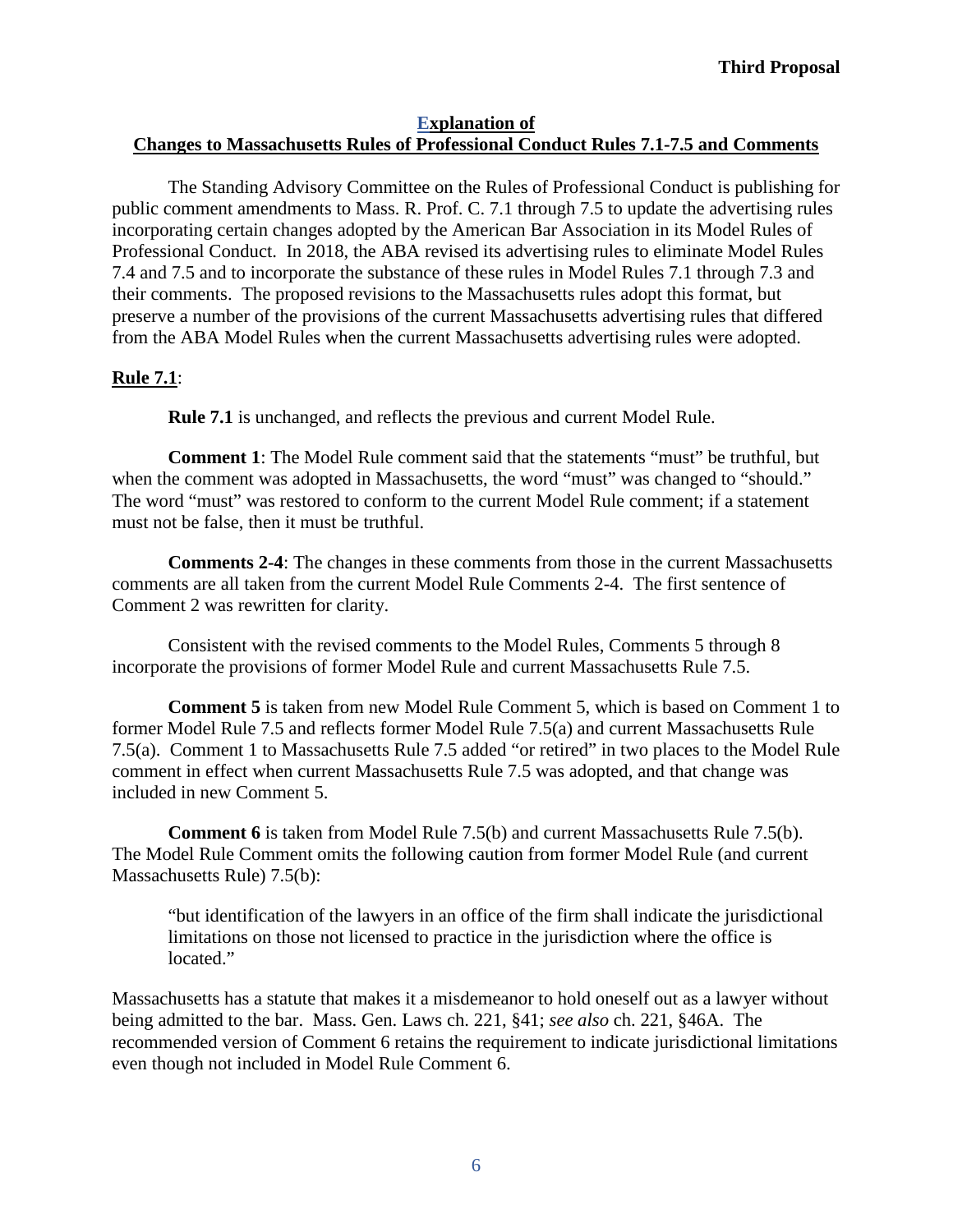**Comment 7**: The first sentence is Model Rule Comment 7, based on former Model Rule 7.5(d) and current Massachusetts Rule 7.5(d). The second and third sentences are adapted from Comment 2 to current Massachusetts Rule 7.5. These were non-Model Rule comments when originally adopted.

**Comment 8** is Model Rule Comment 8 and is former Model Rule 7.5(c) and current Massachusetts Rule 7.5(c).

**Comment 9** is Comment 3 to current Massachusetts Rule 7.5 and was retained as a helpful cross-reference.

### **Rule 7.2**:

**Rule 7.2** incorporates changes from the Model Rule in paragraphs (a) and (b)(5). Paragraph (b) was rewritten based on that paragraph of the Model Rule. Paragraph (c) is based on former Rule 7.4(c). Paragraph (d) is a revision of former Rule 7.2(c).

**Rule 7.2(b)(2)**. Rule 7.2(b)(2) retains the reference to qualified legal assistance organizations from the current Massachusetts rule. See the definition of such organizations in Rule 1.0(j). Like the current Massachusetts rule, paragraph (b)(2) does not permit for-profit lawyer referral services, referred to in the Model Rule as "qualified lawyer referral services." In the absence of a widely accepted definition of what would constitute a "qualified lawyer referral service," the Committee has recommended making no change in the Massachusetts restriction to non-profit lawyer referral services and qualified legal assistance organizations.

**Rule 7.2(b)(5)** is taken from the Model Rule and codifies common understanding and practice.

**Rule 7.2(c)**, like Model Rule 7.2(c), incorporates the substance of Rule 7.4 concerning communication of fields of practice. The Committee has retained the substance of current Massachusetts Rules 7.4(b) and (c), which differs from current Model Rule 7.2(c).

**Rule 7.2(d)** is based on Model Rule 7.2(d) but, as with current Massachusetts Rule 7.2(c), does not require that contact information for the lawyer or law firm be included.

The comments have been rewritten to reflect updates to the comments in Model Rule 7.2.

**Comment 6** is revised from the Model Rule to add a reference to qualified legal assistance organizations, as defined in the current Massachusetts Rules. See Rule 1.0(j). The reference to "qualified" legal referral services in the Model Rule version of Comment 6 has been eliminated.

The last sentence in **Comment 9** is adapted from the second sentence of current Massachusetts Rule 7.4(b), which addresses the standard of performance for lawyers who hold themselves out as specialists. It was not included in the rule, as it reflects a potential liability rather than an issue of professional responsibility, but was included in the comment as cautionary advice for lawyers.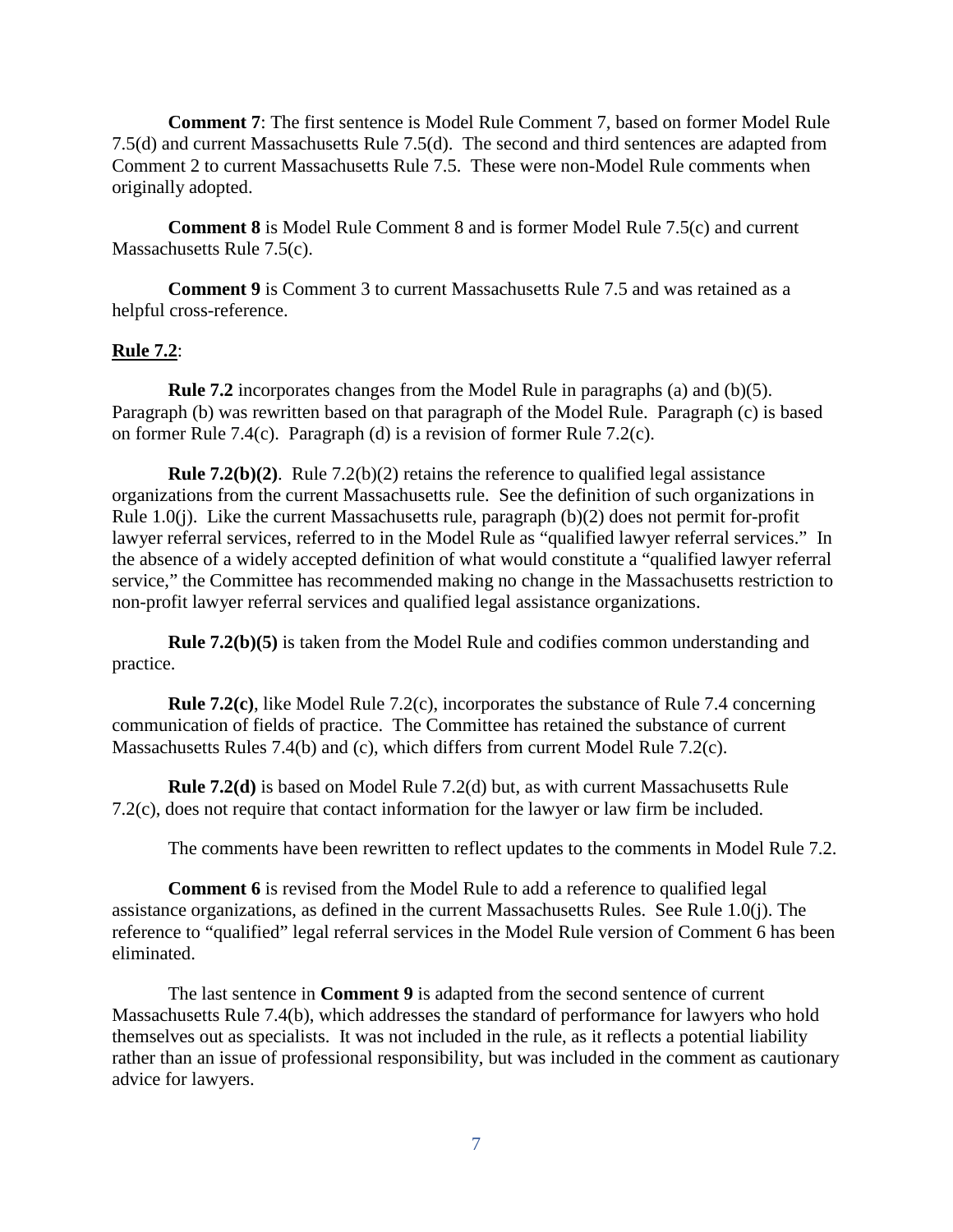**Comment 12** of the Model Rule has been eliminated. Without the requirement in Model Rule 7.2(d) to include contact information, the comment serves no function.

## **Rule 7.3:**

**Rule 7.3** has been updated to incorporate certain, but not all, revisions in Model Rule 7.3.

**Rule 7.3(a)** incorporates the Model Rule definition of "solicitation" or "solicit."

**Rule 7.3(b)(1) and (2)** were updated to conform to the corresponding provisions of the Model Rule 7.3(b)(1) and (2). Rule 7.3(b)(2) is adopted in lieu of the current Massachusetts Rule 7.2(b)(2) and (3), which had varied from the Model Rule when adopted. Rule 7.3(b)(3) incorporates current Massachusetts Rule 7.3(a)(4) in place of the more restrictive test in Model Rule 7.3(b)(3).

**Rule 7.3(c)** is consistent with the current Massachusetts rule, except that the description of prohibited forms of solicitation in the first sentence of current Massachusetts Rule 7.3(b) was removed as being superfluous in light of proposed Comments 1 and 2. Subparagraphs (1) and (2) match both Model Rule  $7.3(c)(1)$  and  $(2)$  and  $7.3(c)(1)$  and  $(2)$  of the current Massachusetts rule. Rule 7.3(c)(3) is not included in the Model Rule but is retained from the current Massachusetts Rule.

**Rule 7.3 (d)** is adopted from Model Rule 7.3(d). As noted in proposed Comment 8, the purpose of this rule is to remove doubt regarding communications such as notice to potential members of a class in class action litigation.

**Rule 7.3 (e)** adopts the language from Model Rule 7.3(e), in place of the current language in the Massachusetts Rule 7.3(d).

**Comment 1** is Comment 1 from the Model Rule.

**Comment 2** is largely taken from Comment 2 to Model Rule 7.3, with the exception of the last sentence, which is taken from current Comment 5 to Massachusetts Rule 7.3. In the comment to the Model Rule, chat rooms are included in the second sentence with text messages and other written communications that are excluded from live person-to-person contact. The term "chat rooms" was deleted as an overly specific reference to a technical term, but no change from the Model Rule is intended.

**Comments 3 and 4** are adopted from Comments 3 and 4 to Model Rule 7.3.

**Comment 5** largely incorporates Comment 5 to the Model Rule, although among other changes the Model Rules comment has been edited to address the Massachusetts language retained in proposed Rule 7.3(b)(3).

**Comment 6** revises Comment 6 of the Model Rules, to take account of the retained Massachusetts language in 7.3(c)(3). Consistent with this, Comment 6 also incorporates (with the exception of its last two sentences) Comment 3 of the current Massachusetts rule, outlining how a determination is to be made whether a contact is permissible under Rule 7.3(c)(3).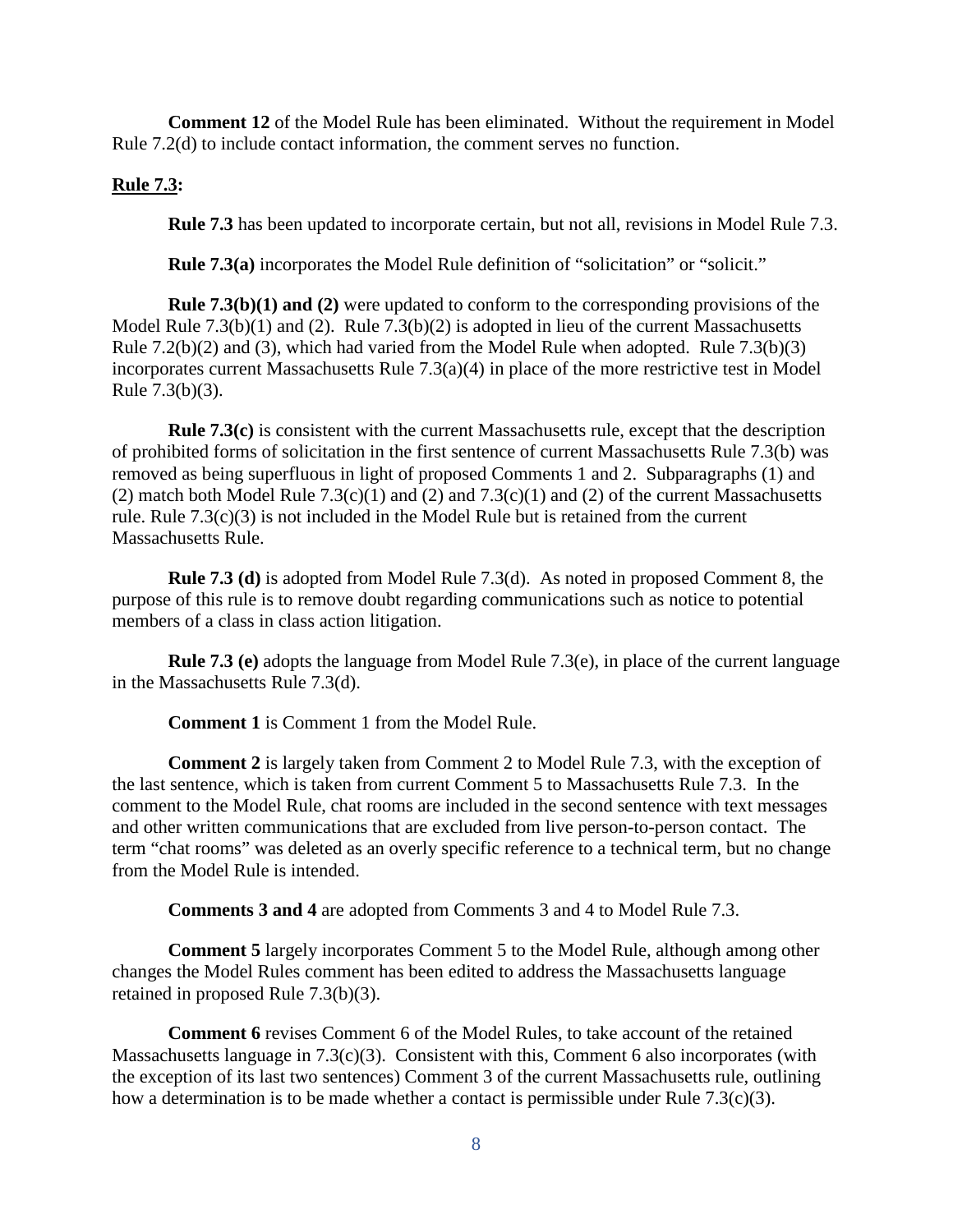**Comment 7** corresponds to Model Rule Comment 7.

**Comment 8** corresponds to Comment 8 to Model Rule 7.3, and, as noted above, explains the proposed adoption of Rule 7.3(d).

**Comment 9** corresponds to Comment 9 to Model Rule 7.3 and explains the new proposed language for Rule 7.3(e).

The proposed Rules 7.1 through 7.3 are shown in Appendix A-3. A copy of the proposed Rules 7.1 through 7.3 marked to show changes from (i) the current Massachusetts Rules 7.1 through 7.5 is contained in Appendix B-3-1, and (ii) the current ABA Model Rules 7.1 through 7.3 is contained in Appendix B-3-2.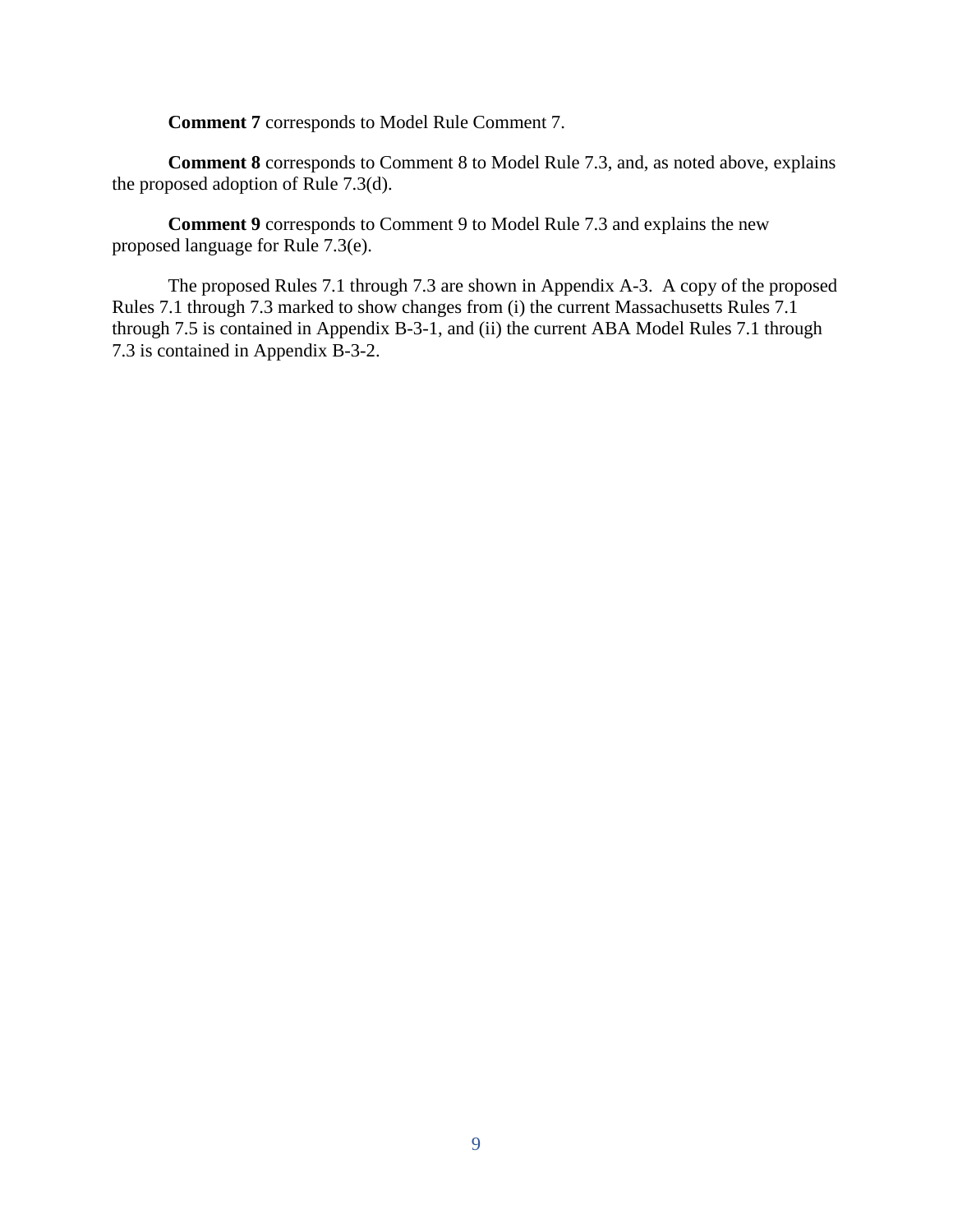# **Explanation of Proposed Changes to the Preamble and Scope of the Rules of Professional Conduct**

The Standing Advisory Committee on the Rules of Professional Conduct is publishing for public comment amendments to the Preamble and Scope of the Massachusetts Rules of Professional Conduct to update them to reflect revisions by the American Bar Association in the Preamble and Scope to the Model Rules of Professional Conduct and to clarify certain provisions, and to make a clarifying change to Comment 3 of Rule 1.6.

The ABA last amended the Preamble and Scope of the ABA Model Rules as part of the changes that were adopted in 2002. Because Massachusetts had just adopted the Rules of Professional Conduct effective in 1998, the Committee initially did not recommend wholesale revisions to the Massachusetts Rules to incorporate the revisions to the ABA rules adopted in 2002. Rather, the committee recommended certain substantive changes adopted by the ABA, but deferred consideration of the many technical and stylistic changes. The remaining 2002 revisions were considered later and adopted when other changes to the Massachusetts rules were adopted in 2015. However, the Committee never reviewed or considered the changes to the Preamble and Scope adopted by the ABA in 2002. The proposed changes to the Preamble and Scope are intended as the completion of unfinished business and a reconsideration of the statement in the Scope about the status of Comments to the Rules.

When the Massachusetts Preamble and Scope were adopted effective in 1998, the Massachusetts version of the Preamble was taken from the ABA version with no changes. Three paragraphs of the ABA Scope were modified or deleted from the Scope adopted with the Massachusetts Rules.

1. Paragraph 4 of the Massachusetts Scope, which corresponded to paragraph 18 of the ABA version of the Scope, was modified to refer to Massachusetts public officials and incorporate other changes reflecting Massachusetts law.

2. Paragraph 6 of the Scope, corresponding to paragraph 20 of the ABA version of the Scope, was simplified and included a citation of a leading Massachusetts case.

3. Massachusetts Scope paragraph 8 was reserved. The text of the corresponding paragraph in the ABA Scope that was not adopted in Massachusetts read as follows:

[20] The lawyer's exercise of discretion not to disclose information under Rule 1.6 should not be subject to reexamination. Permitting such reexamination would be incompatible with the general policy of promoting compliance with law through assurances that communications will be protected against disclosure.

The current ABA Scope does not contain that paragraph, as the substance of this comment was incorporated in comments to Rule 1.6.

The proposed revisions to the Preamble incorporate all the changes to the Preamble in the ABA Model Rules, with the exception of paragraphs 10 and 11 from which the Committee deleted references to the self-governing of the legal profession. Massachusetts lawyers are governed by the Board of Bar Overseers and the courts, and ultimately by the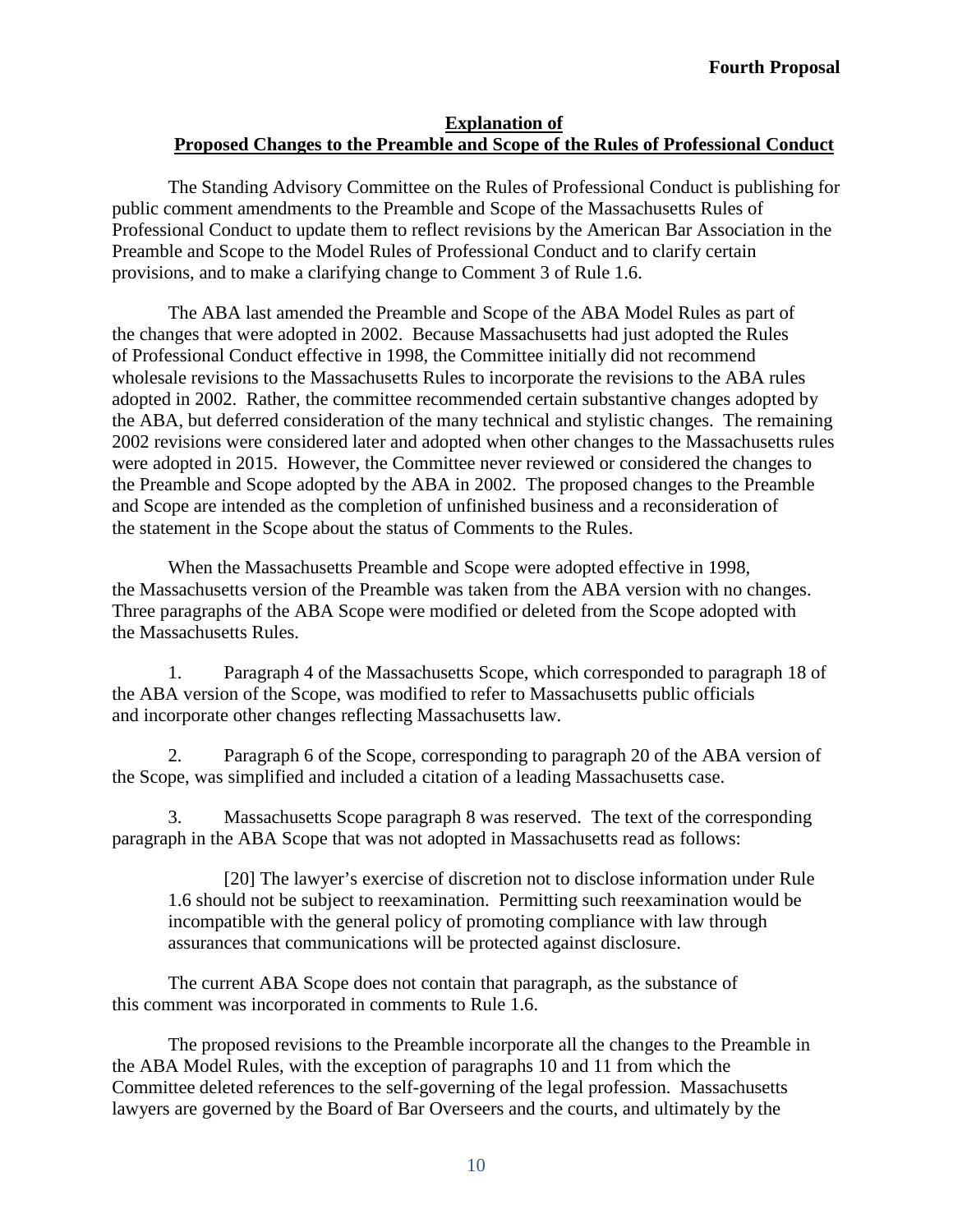Supreme Judicial Court. Revised paragraph 9 includes a final sentence, contained in the ABA Preamble that also addresses the importance of balancing zealous advocacy with maintaining a professional, courteous and civil attitude toward all persons involved in the legal system.

The Scope also incorporates the current versions of the ABA Scope, including continuing the numbering from the Preamble, with the following exceptions.

The final two sentences of Paragraph 14 were deleted. The penultimate sentence was deleted as it had no significant content. The final sentence was deleted as inconsistent with revised Paragraph 21, discussed below.

Paragraph 18 retains and modifies non-Model Scope language from the current Scope paragraph 4 referring to Massachusetts officials and applicable Massachusetts law.

Paragraph 20 retains references to *Fishman v. Brooks*, which is still the leading case in Massachusetts on the subject, and related comments from current Scope paragraph 6.

The substance of current Scope paragraph 7 was dropped from the Model Scope in 2002, as the substance was addressed in comments to the Rules including Comment 3 to Rule 1.6. The proposed revised Scope likewise does not include current Scope paragraph 7. However, the proposals include a revision to Comment 3 to Rule 1.6 to incorporate some of the substance of current Scope paragraph 7.

Paragraph 21 contains the most notable change from the language of the Model Scope and the current Scope paragraph 9. The Committee believes that the revised language of Paragraph 21 more accurately reflects the importance and binding effect of the Comments as they have been used by disciplinary authorities including the Court in interpreting the Rules.

A copy of the Preamble and Scope and revised Comment 3 to Rule 1.6 as proposed is shown in Appendix A-4. A copy of the proposed Preamble and Scope and Comment 3 to Rule 1.6 marked to show the changes from the current version of the Massachusetts Preamble and Scope and Comment 3 to Rule 1.6 is found in Appendix B-4-1, and a copy of the proposed Preamble and Scope marked to show the changes from the current version of the Preamble and Scope to the ABA Model Rules is found in Appendix B-4-2.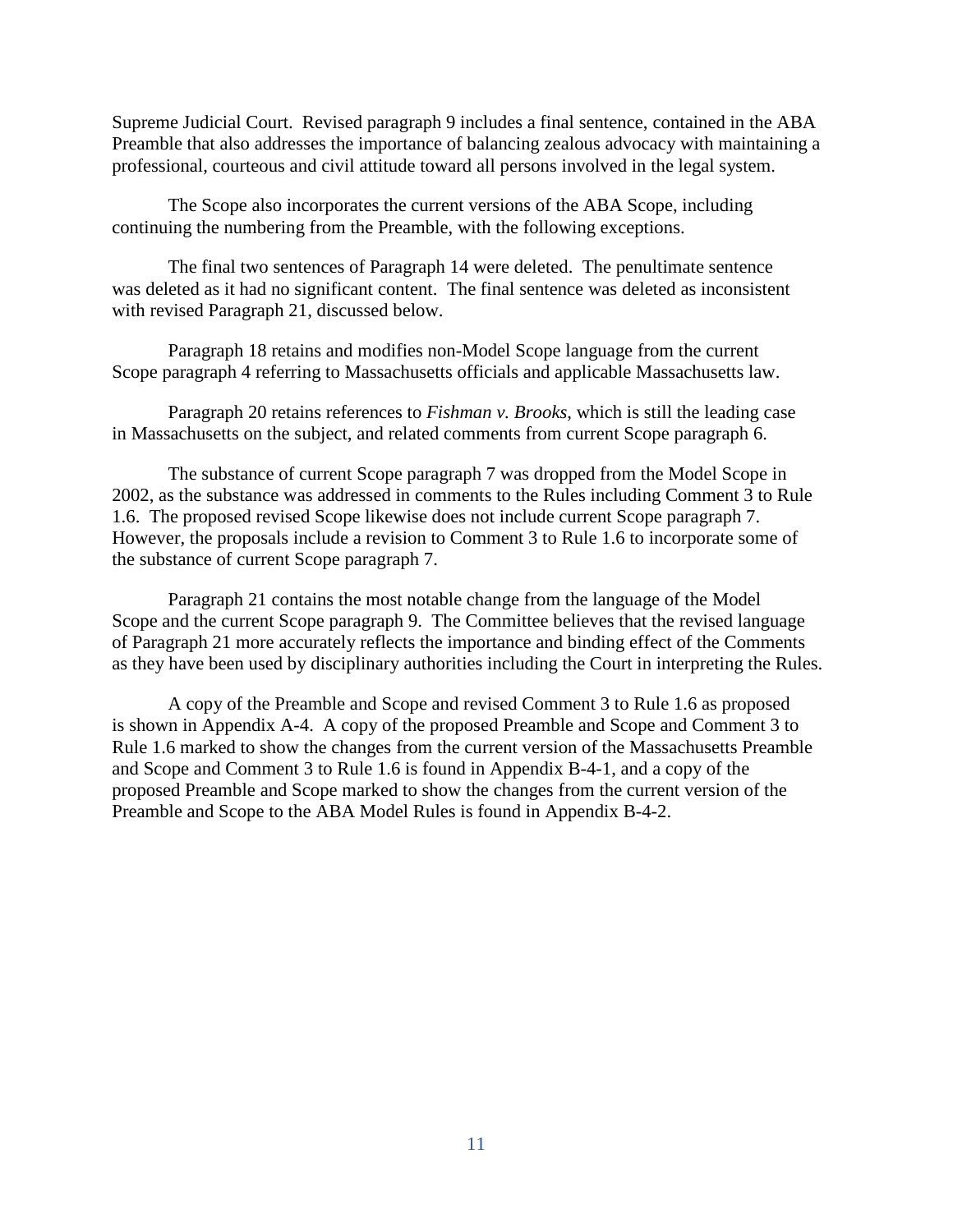## **Explanation of Proposed Changes to Rule 1.15A on Client Files**

The Standing Advisory Committee on the Rules of Professional Conduct is publishing for public comment amendments to Mass. R. Prof. C. 1.15A and its comments to make certain technical corrections and recommended revisions. Rule 1.15A on the retention and disposition of client files was adopted by the court in 2018. Since its adoption, the Committee has been made aware that Rule 1.15A(c) as currently written may be interpreted to require the lawyer to disregard client instructions on file disposition if the retention requirements of Rule 1.15A(f) apply to the files. Accordingly, Rule  $1.15A(c)$  has been revised, as reflected in paragraphs  $(c)(1)$ and (c)(2) of the proposed changes, to make it clear that a client's instructions as to the disposition of client files are to honored, and only in the absence of those instructions is a lawyer required to maintain the file for up to six years or the applicable periods in paragraphs (d), (e) or (f).

In addition, two new provisions have been added to the Rule.

**Rule 1.15A(c)(3)** has been added to require that a lawyer must keep evidence of the file disposition for at least six years after the completion of the matter or the termination of the representation in the matter. The evidence of the client instructions may be contained in the engagement letter. This record-keeping requirement is similar to the record keeping requirement relating to the records on the disposition of trust property in Rule 1.15(f).

**Rule 1.15A(g)** has been added at the request of the Committee for Public Counsel Services to enforce its policies on file retention.

**Comment 8** was added to make it clear that any agreement on which the lawyer relies for instructions as to file disposition must have been made by a person competent to make a binding contract.

The proposed revisions are outlined in Appendix A-5. A copy of the proposed Rule 1.15A marked to show the changes from the current Rule 1.15A is included as Appendix B-5.